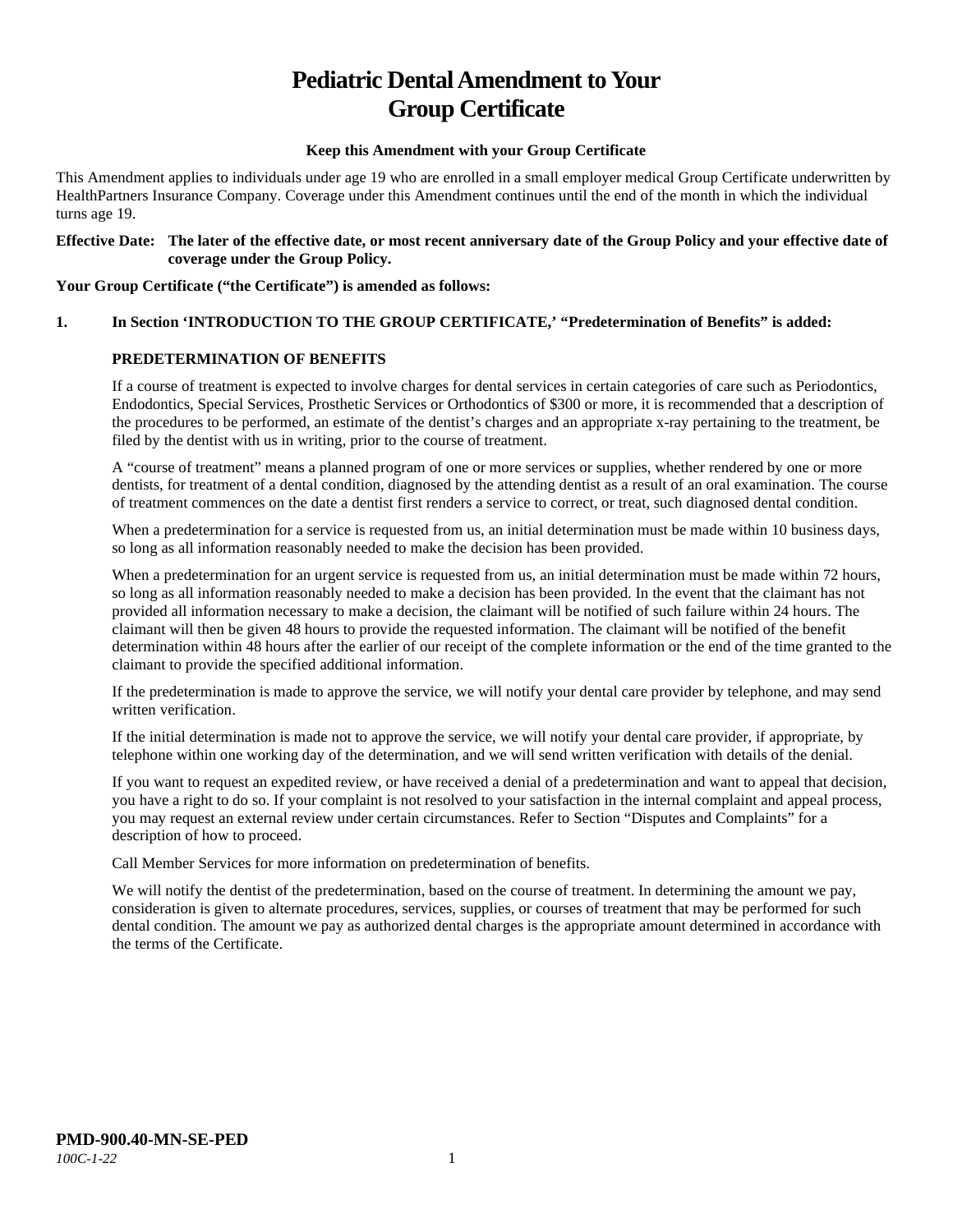If a description of the procedures to be performed, and an estimate of the dentist's charges are not submitted in advance, we reserve the right to make a determination of benefits payable, taking into account alternate procedures, services, supplies or courses of treatment, based on accepted standards of dental practice.

Predetermination for services to be performed is limited to services performed within 90 days from the date such course of treatment was approved by us. Additional services required after 90 days may be submitted in writing, as a new course of treatment, and approved on the same basis as the prior plan.

#### **2. In Section 'DEFINITIONS OF TERMS USED,' the following definitions are added:**

**Clinically Accepted Dental Services.** These are techniques or services, accepted for general use, based on risk/benefit implications (evidence based). Some clinically accepted techniques are approved only for limited use, under specific circumstances.

**Consultations**. These are diagnostic services provided by a dentist or dental specialist other than the practitioner who is providing treatment.

**Cosmetic Care.** These are dental services to improve appearance, without treatment of a related illness or injury.

**Customary Restorative Materials.** These are amalgam (silver fillings), glass ionomer and intraorally cured acrylic resin and resin-based composite materials (white fillings).

**Date of Service.** This is generally the date the dental service is performed. For prosthetic, or other special restorative procedures, the date of service is the date impressions were made for final working models. For endodontic procedures, date of service is the date on which the root canal was first entered for the purpose of canal preparation.

**Dentist.** This is a professionally degreed doctor of dental surgery or dental medicine who lawfully performs a dental service in strict accordance with governmental licensing privileges and limitations.

**Elective Procedures.** These are procedures which are available to patients but which are not dentally necessary.

**Emergency Dental Care.** These are services for an acute dental condition that would lead a prudent layperson to reasonably expect that the absence of immediate care would result in serious impairment to the dentition or would place the person's oral health in serious jeopardy.

**Endodontics.** This is the treatment of diseases of the dental pulp. Endodontics includes root canal therapy, pulp capping procedures, apexification and periapical procedures associated with root canal treatment.

**Medically Necessary Orthodontic Services.** These are comprehensive medically necessary services covered for pediatric dental insureds who have a severe handicapping malocclusion related to a medical condition resulting from congenital, craniofacial or dentofacial malformations involving the teeth and requiring reconstructive surgical correction in addition to orthodontic services.

**Oral Surgery.** This is routine surgery involving teeth or alveolar bone, including extraction and alveolectomy. Oral surgery may include other oral treatment and surgery, if a dentist considers it dentally necessary. Oral surgery does not include orthodontia, orthognathic surgery, and placement of dental implants or surgical care that is necessary because of a medical condition.

**Orthodontics.** This is medically necessary dental care for the correction of severe handicapping malocclusion of teeth using appliances and techniques that alter the position of teeth in the jaws.

**Orthognathic Surgery.** This is oral surgery to alter the position of the jaw bones.

**Periodontics.** This is non-surgical and surgical treatment of diseases of the gingiva (gums) and bone supporting the teeth.

**Prosthetic Services.** These are services to replace missing teeth; including the prescribing, repair, construction, replacement and fitting of fixed bridges and full or partial removable dentures.

#### **3. The following are added to Section "SERVICES NOT COVERED," and apply only to Pediatric Dental benefits:**

• Treatment, procedures or services which are not dentally necessary and/or which are primarily educational in nature or for the vocation, comfort, convenience, appearance or recreation of the insured.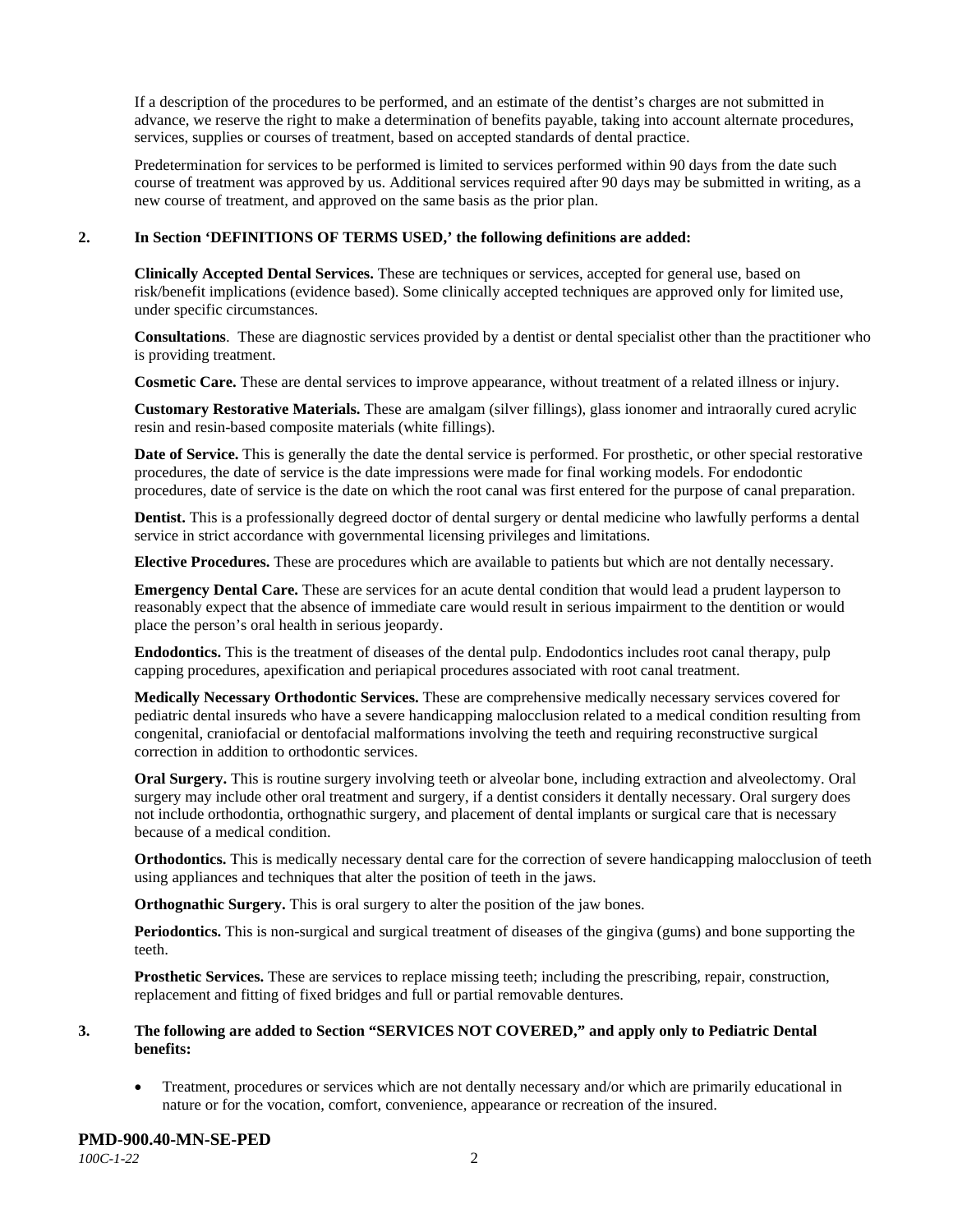- The treatment of conditions which foreseeable result from excluded services.
- For Network Benefits, treatment, procedures or services which are not provided by a network dentist or other authorized provider or are not authorized by us.
- Dental services or supplies primarily intended to alter the shape, appearance and function of the teeth for cosmetic purposes, or for the purpose of improving the appearance of your teeth. This includes tooth whitening, tooth bonding and veneers that cover the teeth, and any services intended to replace existing restorations done historically for cosmetic reasons, even if due to material failure (wear/chipping/fracture) or the presence of decay at the restorative margin. This exclusion does not apply to services for reconstructive surgery. However, to the extent that these reconstructive surgery services are paid as medical services under the Certificate, they are not covered as Pediatric Dental services.
- Hospitalization or other facility charges.
- Local anesthesia or use of electronic analgesia billed as a separate procedure is not covered. Inhaled nitrous oxide is not covered. General anesthesia and intravenous sedation are not covered except as indicated in this Amendment.
- Orthodontic services, except as provided in this Amendment.
- Orthognathic surgery (surgery to reposition the jaws).
- Services which are elective, investigative, experimental or not otherwise clinically accepted.
- Procedures, appliances or restorations that are necessary to alter, restore or maintain occlusion, including but not limited to: increasing vertical dimension, replacing or stabilizing tooth structure lost by attrition (including chipping or fractures of tooth structure or restorations), or erosion, abfraction, abrasion, or realigning teeth, except as covered orthodontic services provided in this Amendment. Mandibular orthopedic appliances and bite planes are also not covered.
- Procedures, appliances (other than occlusal guards, as indicated in this Amendment) or restorations for the prevention of bruxism (grinding of teeth) or clenching.
- Services for the following items:
	- o replacement of any missing, lost or stolen dental or implant-supported prosthesis.
	- o replacement or repair of orthodontic appliances.
	- replacement of orthodontic appliances due to non-compliance.
- Services related to a prosthetic or special restorative appliance which was installed or delivered more than 60 days after termination of coverage.
- Diagnostic testing that is performed and billed as a separate procedure such as collection of microorganisms for culture, viral cultures, genetic testing for susceptibility or oral disease and caries susceptibility tests. This includes all oral pathology and laboratory testing charges.
- For non-network coverage, dental services related to the replacement of any teeth missing prior to the insured's effective date under this Amendment.
- Dental services, supplies and devices not expressly covered as a benefit under this Amendment.
- Prescription drugs and medications prescribed by a dentist. This includes gingival irrigation.
- Services provided to the insured which the insured is not required to pay.
- The portion of a billed charge for an otherwise covered service by a non-network provider, which is in excess of our maximum amount allowed. We also do not cover charges or a portion of a charge which is either a duplicate charge for a service or charges for a duplicate service.
- Services for injury or illness either (a) arising out of an injury in the course of employment and subject to workers' compensation or similar law; or (b) for which benefits are payable without regard to fault, under coverage statutorily required to be contained in any motor vehicle or other liability insurance policy or equivalent self-insurance; or (c) for which benefits are payable under another policy of accident and health insurance, Medicare or any other governmental program.
- Except where expressly addressed in this Amendment, when multiple, acceptable treatment options exist related to a specific dental problem, we will provide benefits based upon the least costly alternative treatment. This includes inlay restorations paid as corresponding amalgam restorations.
- Services covered under the patient's medical plan, except to the extent not covered under the patient's medical plan.
- Additional charges for office visits that occur after regularly scheduled hours, missed appointments or appointments cancelled on short notice.
- Onlays, veneers or partial crowns fabricated from extraorally cured composite resin or porcelain.
- Periodontal splinting.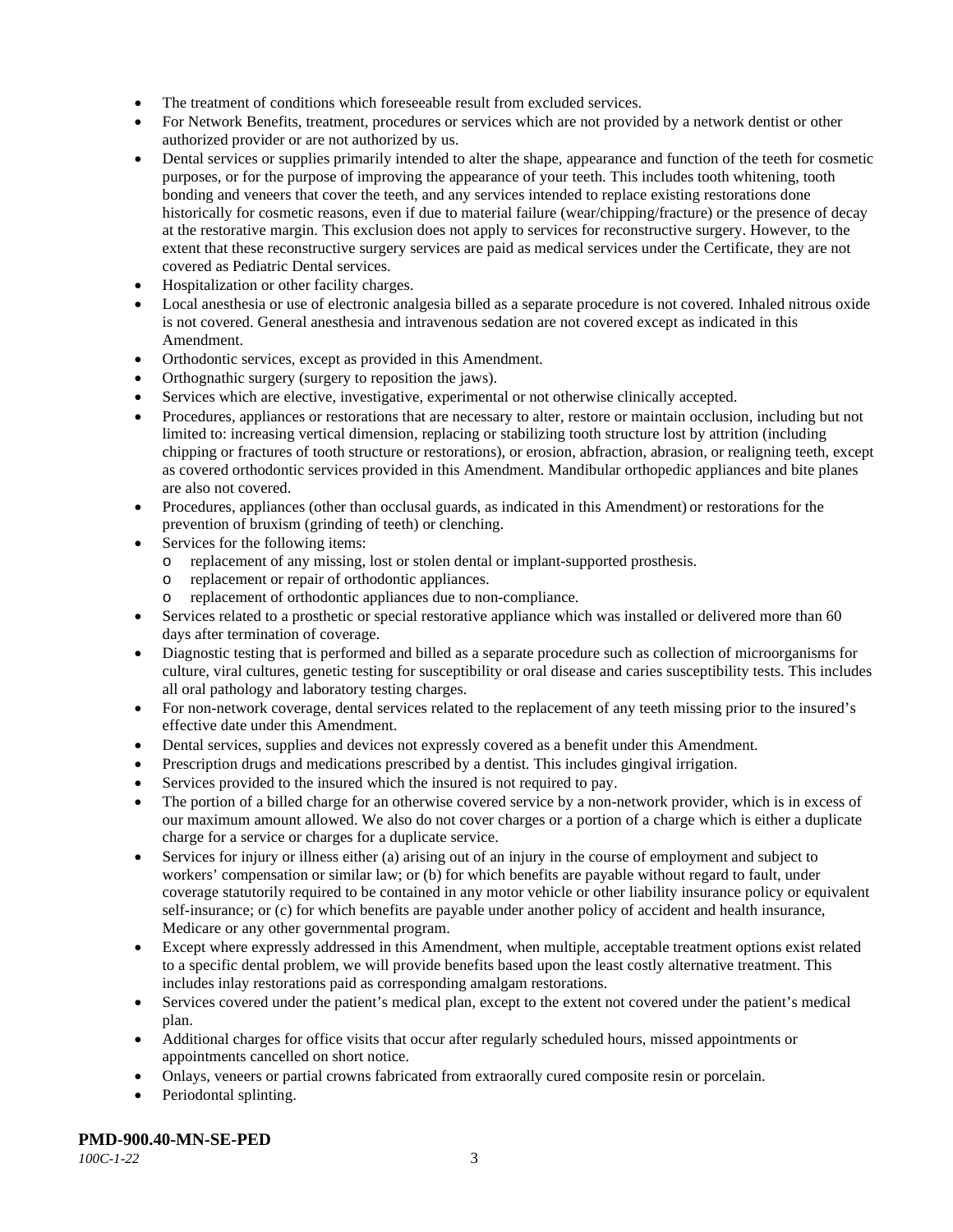- Athletic mouthguards.
- Charges for infection control, sterilization and waste disposal.
- Charges for sales tax.
- Treatment, procedures, or services or drugs which are provided when you are not covered under this Amendment.
- Cone beam CT capture and interpretation.
- Harvest of bone for use in autogenous grafting procedure.
- Charges for maxillofacial prosthetics.
- Charges for case presentations for treatment planning or behavioral management.
- Charges for enamel microabrasion, odontoplasty and pulpal regeneration.
- Charges for surgical procedures for isolation of a tooth with a rubber dam.
- Non-intravenous conscious sedation and drugs to treat anxiety or pain.
- Charges for endodontic endosseous implants.
- Charges for intentional reimplantation (including necessary splinting).
- Charges for canal preparation and fitting of preformed dowel or post.
- Charges for temporary crowns for fractured teeth.
- Charges for interim or custom abutments for implants.
- Charges for rebonding, recementing and repair of fixed retainers.
- Charges for surgical placement of a temporary anchorage device.
- Charges for autogenous or nonautogenous osseous, osteoperiosteal or cartilage graft of the mandible or maxilla.
- Charges for anatomical crown exposure.
- Interim prostheses.
- Connector bars, stress breakers and precision attachments.
- Provisional pontics, crowns and retainer crowns.
- Copings.
- Oral hygiene instruction.
- Removal of fixed space maintainers.
- Hospital, home and extended care facility visits by dental providers.
- Gold foil restorations.
- Treatment for correction of malocclusion of teeth and associated dental and facial disharmonies, and posttreatment retainers, when treatment is not medically necessary.
- Maxillofacial MRI, maxillofacial ultrasound and sialoendoscopy capture and interpretation.
- Post processing of image or image sets.
- Caries risk assessment and documentation.
- Charges for unspecified procedures.
- Charges for the placement of a restorative foundation for an indirect restoration.
- Charges for periradicular services and bone grafts or other material used in conjunction with periradicular surgery.
- Non-dental administrative fees and charges including, but not limited to dental record preparation, and interest charges.
- Services related to the diagnosis and treatment of Temporomandibular Joint Dysfunction (TMD).
- Services associated with non-covered services.

#### **4. The Benefits Chart is expanded to include the following:**

## **Pediatric Dental Benefits Chart**

**The Certificate covers Preventive and Diagnostic Services, Basic, Special, Prosthetic and medically necessary Orthodontia Services only, for insureds under age 19.**

**HealthPartners Insurance Company agrees to cover the dental services described below. This Benefits Chart describes the level of payment that applies for each of the covered services. To be covered, dental services or items described below must be medically or dentally necessary. The date of service must be while you are enrolled in the plan.**

**Coverage for eligible services is subject to the exclusions, limitations and other conditions of this Amendment and the Certificate. See item 3. of this Amendment for additional information about exclusions.**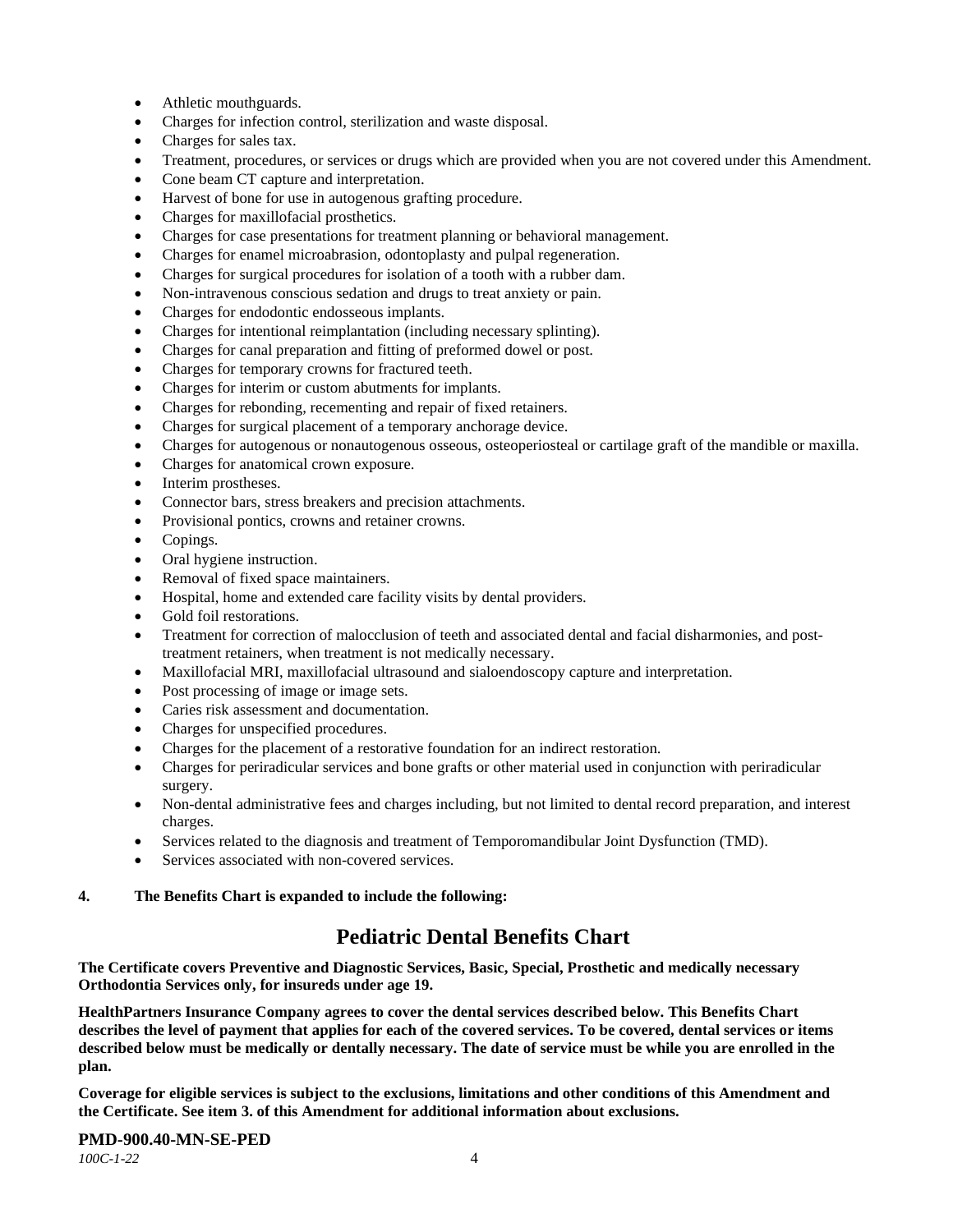**This dental plan allows you to choose, at any time, dentists within the dental network (Network Benefits), or dentists outside of the network (Non-Network Benefits).**

**The amount that we pay for covered services is listed below. The insured is responsible for the specified dollar amount and/or percentage of charges that we do not pay. Coverage may vary according to your network selection.**

**Benefits are underwritten by HealthPartners Insurance Company.**

**When you use Non-Network providers, benefits are substantially reduced and you will likely incur significantly higher out-of-pocket expenses. A Non-Network provider does not usually have an agreement with HealthPartners Insurance Company to provide services at a discounted fee. In addition, Non-Network Benefits are restricted to the usual and customary amount under the definition of "Charge." The usual and customary amount can be significantly lower than a Non-Network provider's billed charges. If the Non-Network provider's billed charges are over the usual and customary amount, you pay the difference, in addition to any required deductible, copayment and/or coinsurance, and these charges do not apply to the out-of-pocket limit.**

**This plan is subject to plan and benefit changes required to maintain compliance with federal and state law. This includes, but is not limited to, benefit changes required to maintain a certain actuarial value or metal level. We may also change your deductible, coinsurance and out-of-pocket limit values on an annual basis to reflect cost of living increases.**

**These definitions apply to this Amendment.**

| <b>Calendar Year:</b>  | This is the 12-month period beginning 12:01 A.M. Central Time, on January 1, and<br>ending 12:00 A.M. Central Time of the next following December 31.                                                                                                                                                                                                                                                                                                                                                                                                                                                                                                                                                                                                                                                                                                                                                                                                                 |
|------------------------|-----------------------------------------------------------------------------------------------------------------------------------------------------------------------------------------------------------------------------------------------------------------------------------------------------------------------------------------------------------------------------------------------------------------------------------------------------------------------------------------------------------------------------------------------------------------------------------------------------------------------------------------------------------------------------------------------------------------------------------------------------------------------------------------------------------------------------------------------------------------------------------------------------------------------------------------------------------------------|
| <b>Charge:</b>         | For covered services delivered by network providers, this is the provider's discounted<br>charge for a given dental/surgical service, procedure or item, which network providers<br>have agreed to accept as payment in full.                                                                                                                                                                                                                                                                                                                                                                                                                                                                                                                                                                                                                                                                                                                                         |
|                        | For covered services delivered by non-network providers, this is the provider's charge<br>for a given dental/surgical service, procedure or item, up to our maximum amount<br>allowed for that service, procedure or item.                                                                                                                                                                                                                                                                                                                                                                                                                                                                                                                                                                                                                                                                                                                                            |
|                        | Our maximum amount allowed is based on the usual and customary charge for a given<br>dental/surgical service, procedure or item. It is consistent with the charge of other<br>providers of a given service or item in the same region. You must pay for any charges<br>above the maximum amount allowed, and they do not apply to the out-of-pocket limit.                                                                                                                                                                                                                                                                                                                                                                                                                                                                                                                                                                                                            |
|                        | To be covered, a charge must be incurred on or after the insured's effective date and<br>on or before the termination date. For network provider charges, the amount of the<br>copayment or coinsurance, or the amount applied to any deductible, is based on the<br>agreed fee applicable to the network provider, or a reasonable estimate of the cost<br>according to a fee schedule equivalent. For non-network provider charges, the amount<br>considered as a copayment or coinsurance, or the amount applied to any deductible, is<br>based on the lesser of the billed charge and our maximum amount allowed.                                                                                                                                                                                                                                                                                                                                                 |
| Copayment/Coinsurance: | The specified dollar amount, or percentage, of charges incurred for covered services,<br>which we do not pay, but which an insured must pay, each time an insured receives<br>certain dental services, procedures or items. Our payment for those covered services or<br>items begins after the copayment or coinsurance is satisfied. Covered services or items<br>requiring a copayment or coinsurance are specified in this Benefits Chart. For network<br>provider charges, the amount considered as a copayment or coinsurance is based on<br>the agreed fee applicable to the network provider, or a reasonable estimate of the cost<br>according to a fee schedule equivalent. For non-network provider charges, the amount<br>considered as a copayment or coinsurance is based on the lesser of the billed charge<br>and our maximum amount allowed. A copayment or coinsurance is due at the time a<br>service is rendered, or when billed by the provider. |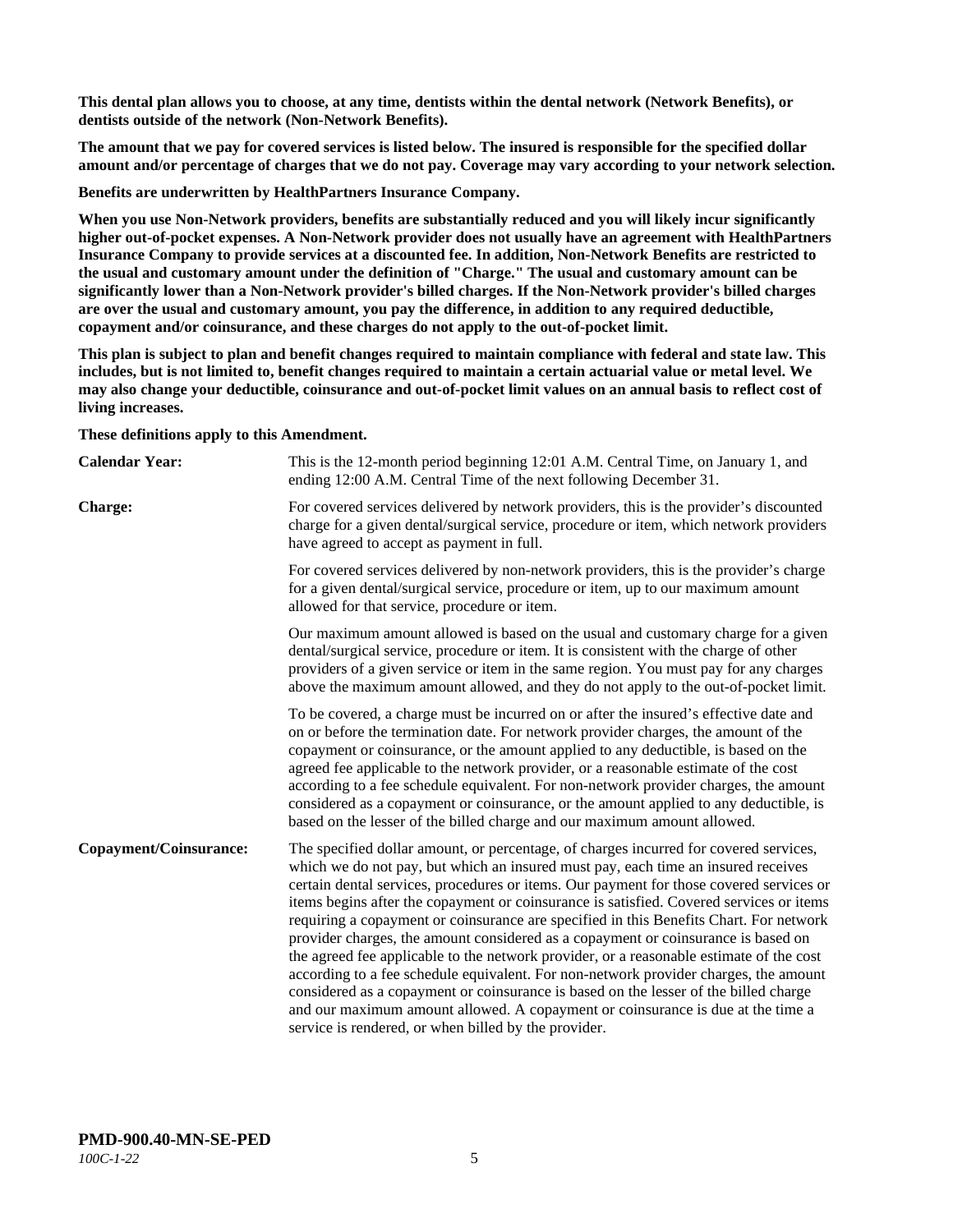| Deductible:                    | The specified dollar amount of charges incurred for covered services, which we do not<br>pay, but an insured or a family has to pay first in a calendar year. Our payment for<br>those services or items begins after any deductible is satisfied. Your plan has an<br>embedded deductible. This means once an insured meets the individual deductible, the<br>plan begins paying benefits for that person. If two or more members of the family meet<br>the family deductible, the plan begins paying benefits for all members of the family,<br>regardless of whether each insured has met the individual deductible. However, an<br>insured may not contribute more than the individual deductible towards the family<br>deductible. The amount of the charges that apply to any deductible are based on (1) the<br>agreed fee applicable to the network provider, or a reasonable estimate of the cost<br>according to a fee schedule equivalent; or (2) the lesser of the billed charge and our<br>maximum amount allowed for the non-network provider. This Benefits Chart indicates<br>which covered services are not subject to the deductible. |
|--------------------------------|---------------------------------------------------------------------------------------------------------------------------------------------------------------------------------------------------------------------------------------------------------------------------------------------------------------------------------------------------------------------------------------------------------------------------------------------------------------------------------------------------------------------------------------------------------------------------------------------------------------------------------------------------------------------------------------------------------------------------------------------------------------------------------------------------------------------------------------------------------------------------------------------------------------------------------------------------------------------------------------------------------------------------------------------------------------------------------------------------------------------------------------------------------|
| <b>Out-of-Pocket Expenses:</b> | You pay any specified copayments/coinsurance and deductibles applicable for<br>particular services, subject to the out-of-pocket limit described below. These amounts<br>are in addition to the monthly premium payments.                                                                                                                                                                                                                                                                                                                                                                                                                                                                                                                                                                                                                                                                                                                                                                                                                                                                                                                               |
| <b>Out-of-Pocket Limit:</b>    | You pay any copayments/coinsurance and deductibles for covered services, to the individual<br>or family out-of-pocket limit. Thereafter we cover 100% of charges incurred for all other<br>covered services, for the rest of the calendar year. You pay amounts greater than the out-of-<br>pocket limits if any benefit maximums are exceeded.                                                                                                                                                                                                                                                                                                                                                                                                                                                                                                                                                                                                                                                                                                                                                                                                         |
|                                | Non-Network Benefits above the maximum amount allowed (see definition of "charge"<br>above) do not apply to the out-of-pocket limit.                                                                                                                                                                                                                                                                                                                                                                                                                                                                                                                                                                                                                                                                                                                                                                                                                                                                                                                                                                                                                    |
|                                | You are responsible to keep track of the out-of-pocket expenses. Contact Member Services<br>for assistance in determining the amount paid by the insured for specific eligible services<br>received. Claims for reimbursement under the out-of-pocket limit provisions are subject to<br>the same time limits and provisions described under the "Claims Provisions" section of the<br>Certificate.                                                                                                                                                                                                                                                                                                                                                                                                                                                                                                                                                                                                                                                                                                                                                     |

## **Limits shown below are combined under your Network Benefits and Non-Network Benefits.**

## **Individual Calendar Year Deductible**

| <b>Network Benefits</b>                                                                   | <b>Non-Network Benefits</b>                                                                    |
|-------------------------------------------------------------------------------------------|------------------------------------------------------------------------------------------------|
| See your Network Benefits individual deductible<br>under your Medical Plan Benefits Chart | See your Non-Network Benefits individual<br>deductible under your Medical Plan Benefits Chart. |

## **Family Calendar Year Deductible**

| <b>Network Benefits</b>                                                                | <b>Non-Network Benefits</b>                                                                |
|----------------------------------------------------------------------------------------|--------------------------------------------------------------------------------------------|
| See your Network Benefits family deductible under<br>vour Medical Plan Benefits Chart. | See your Non-Network Benefits family deductible<br>under your Medical Plan Benefits Chart. |

#### **Individual Calendar Year Out-of-Pocket Limit**

| <b>Network Benefits</b>                                                                                 | <b>Non-Network Benefits</b>                                                                                |
|---------------------------------------------------------------------------------------------------------|------------------------------------------------------------------------------------------------------------|
| See your Network Benefits individual out-of-<br>pocket limit under your Medical Plan Benefits<br>Chart. | See your Non-Network Benefits individual<br>out-of-pocket limit under your Medical Plan<br>Benefits Chart. |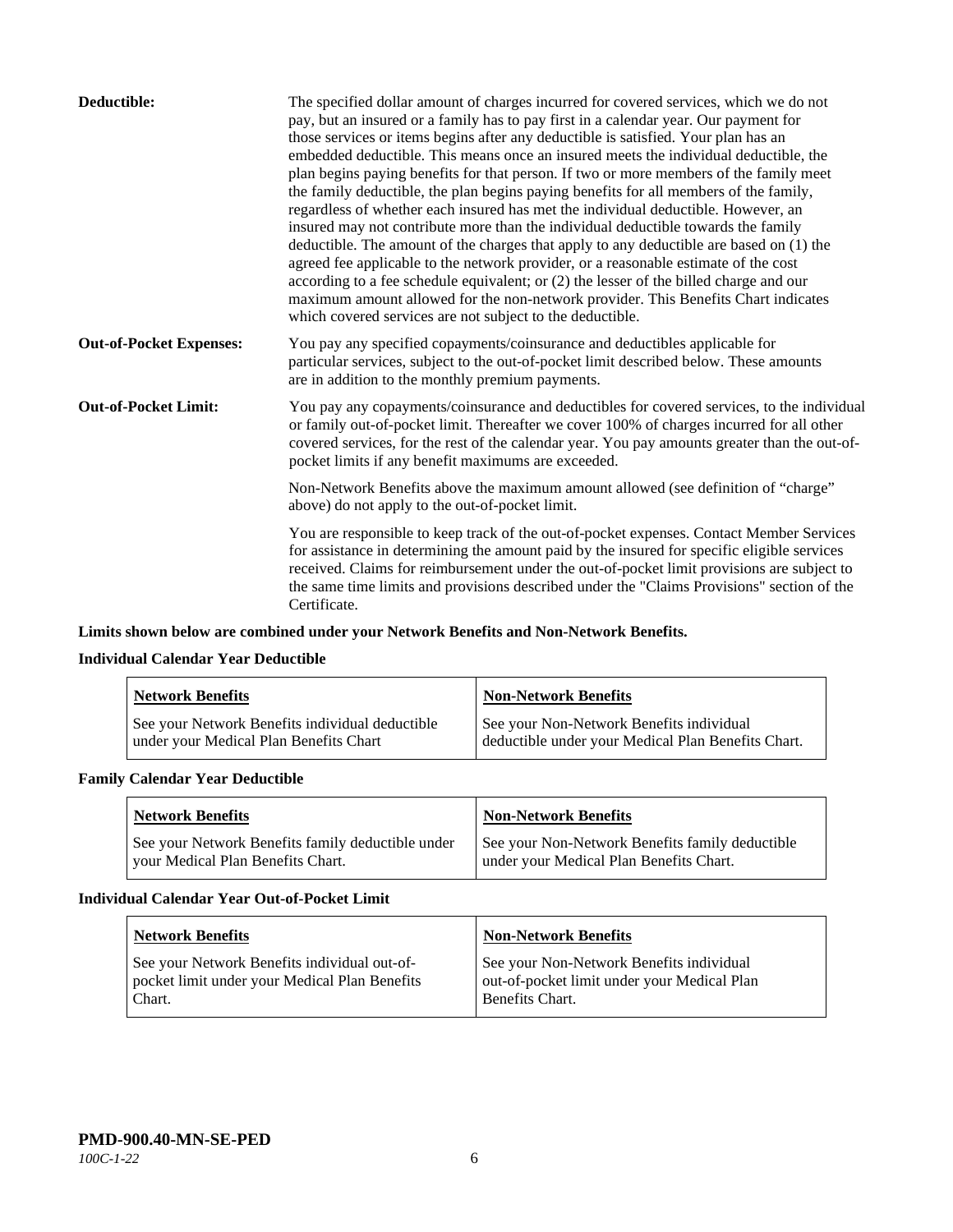| <b>Network Benefits</b>                       | <b>Non-Network Benefits</b>                   |
|-----------------------------------------------|-----------------------------------------------|
| See your Network Benefits family out-of-      | See your Non-Network Benefits family out-of-  |
| pocket limit under your Medical Plan Benefits | pocket limit under your Medical Plan Benefits |
| Chart.                                        | Chart.                                        |

## **PREVENTIVE AND DIAGNOSTIC SERVICES**

## **Covered Services:**

We cover the following preventive and diagnostic services, with certain limitations which are listed below. For this category, deductible does not apply to Network Benefits.

- **Routine dental care examinations for new and existing patients** limited to twice each calendar year.
- **Dental cleaning (prophylaxis or periodontal maintenance cleaning)** limited to twice each calendar year.
- **Professionally applied topical fluoride (other than silver diamine fluoride)** limited to twice each calendar year.
- **Silver diamine fluoride** limited to twice per tooth each calendar year.
- **Pit and Fissure sealant application and preventive resin restoration** limited to one application per tooth per 36 month period, for unrestored permanent molars.
- Bitewing x-rays- limited to twice each calendar year.
- **Full mouth or panoramic x-rays** limited to once every sixty months.
- **Other x-rays, except as provided in connection with orthodontic diagnostic procedures and treatment.**
- **Space maintainers (fixed or removable appliances designed to prevent adjacent and opposing teeth from moving)** for lost primary teeth.
- **Evaluations that are not routine and periodic, including: problem-focused evaluations (either limited or detailed and extensive), periodontal evaluations, and evaluations for insureds under the age of 3 which include counseling with the primary caregiver.**
- **Screening or assessments of a patient** limited to twice each calendar year.

| <b>Network Benefits</b>       | <b>Non-Network Benefits</b>  |
|-------------------------------|------------------------------|
| 100% of the charges incurred. | 50% of the charges incurred. |

#### **Not Covered:**

- Diagnostic testing that is performed and billed as a separate procedure such as collection of microorganisms for culture, viral cultures, genetic testing for susceptibility or oral disease and caries susceptibility tests. This includes all oral pathology and laboratory testing charges.
- Additional charges for office visits that occur after regularly scheduled hours, office visits for observation, missed appointments or appointments cancelled on short notice.
- Cone beam CT capture and interpretation.
- Oral hygiene instruction.
- Removal of fixed space maintainers.
- Hospital, home and extended care facility visits by dental providers.
- Maxillofacial MRI, maxillofacial ultrasound and sialoendoscopy capture and interpretation.
- Post processing of image or image sets.
- Caries risk assessment and documentation.
- Charges for unspecified procedures.
- See "Services Not Covered" in item 3. of this Amendment.

### **BASIC SERVICES**

#### **Covered Services:**

We cover the following services:

- **Consultations.**
- **Emergency treatment for relief of pain.**

**PMD-900.40-MN-SE-PED**

*100C-1-22* 7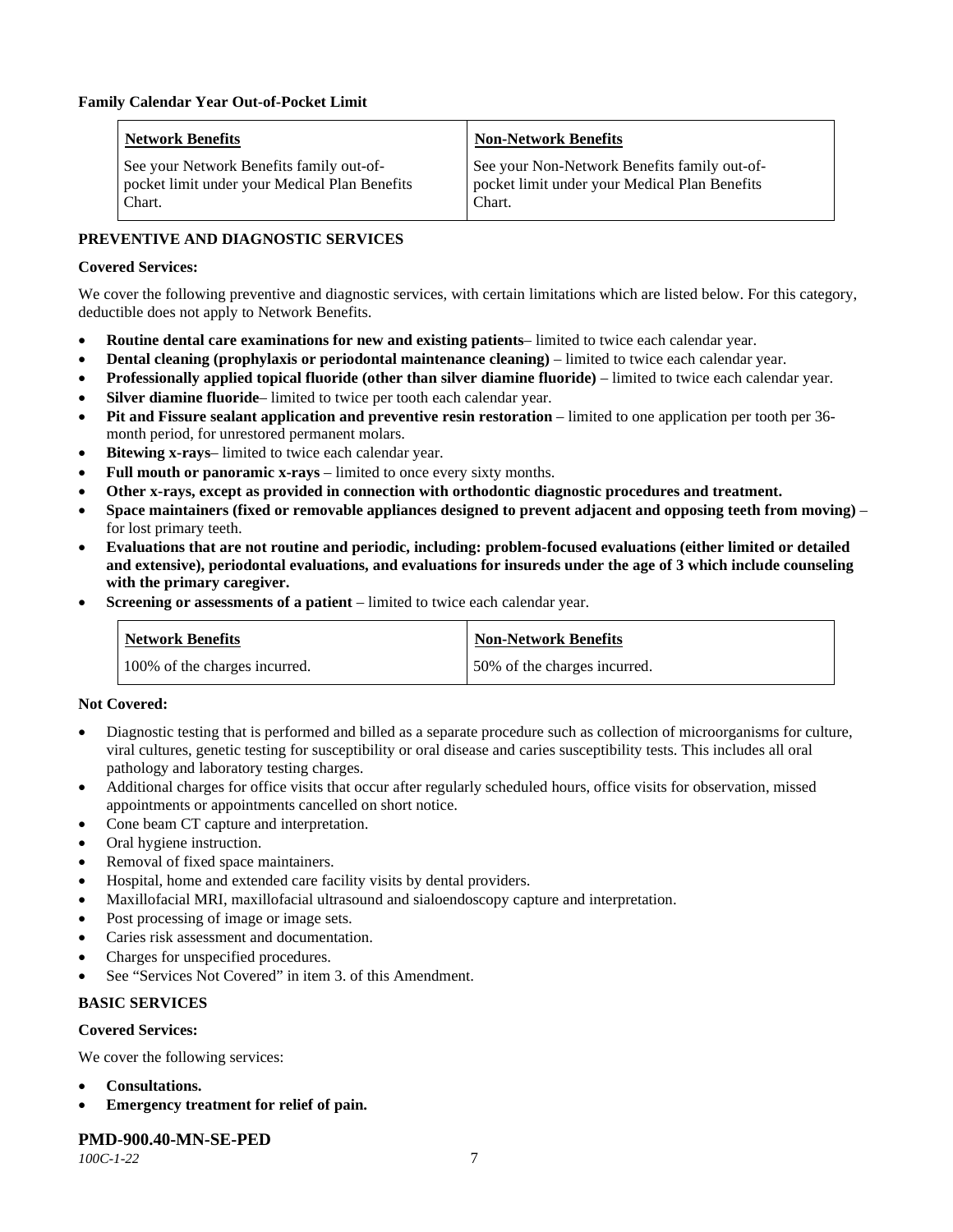- **Regular restorative services (fillings) other than posterior composites.** Restorations using customary restorative materials and stainless steel crowns are covered, when dentally necessary due to loss of tooth structure as a result of tooth decay or fracture.
- **Regular restorative services (fillings) - posterior composites (white fillings on bicuspids and molars).** Restorations using customary restorative materials and preventive resin restorations are covered, when dentally necessary due to loss of tooth structure as a result of tooth decay or fracture.
- **Oral Surgery – surgical and non-surgical extraction for the restoration of dental function.** Services include, but are not limited to, removal of impacted teeth, incision or drainage of abscesses and removal of exostosis. General anesthesia or intravenous sedation is covered, when dentally necessary, when provided by the attending dentist in a dental office setting and required to perform a covered dental procedure.
- **Periodontics (Gum Disease)** limited to once every 24 months for non-surgical treatment and once every 36 months for surgical treatment.
- **Endodontics.**

| <b>Network Benefits</b>       | Non-Network Benefits         |
|-------------------------------|------------------------------|
| 100% of the charges incurred. | 50% of the charges incurred. |

## **Limitations:**

• Collection and application of autologous blood concentrate product is limited to once every 36 months.

## **Not Covered:**

- Periodontal splinting.
- Orthognathic surgery (surgery to reposition the jaws).
- Harvest of bone for use in autogenous grafting procedure.
- Charges for surgical procedures for isolation of a tooth with a rubber dam.
- Non-intravenous conscious sedation, and drugs to treat anxiety or pain.
- Charges for endodontic endosseous implants.
- Charges for intentional reimplantation (including necessary splinting).
- Charges for canal preparation and fitting of preformed dowel or post.
- Charges for temporary crowns for fractured teeth.
- Charges for surgical placement of a temporary anchorage device.
- Charges for autogenous or nonautogenous osseous, osteoperiosteal or cartilage graft of the mandible or maxilla.
- Charges for anatomical crown exposure.
- Charges for the placement of a restorative foundation for an indirect restoration.
- Charges for periradicular services and bone grafts or other material used in conjunction with periradicular surgery.
- Charges for unspecified procedures.
- See "Services Not Covered" in item 3. of this Amendment.

## **SPECIAL SERVICES**

#### **Covered Services:**

We cover the following services:

- **Special Restorative Care** extraorally fabricated or cast restorations (crowns, onlays) are covered when teeth cannot be restored with customary restorative material and when dentally necessary due to the loss of tooth structure as a result of tooth decay or fracture. If a tooth can be restored with a customary restorative material, but an onlay, crown, jacket, indirect composite or porcelain/ceramic restoration is selected, benefits will be calculated using the charge appropriate to the equivalent customary restorative material.
- **Repair or recementing of crowns, inlays and onlays.**

| <b>Network Benefits</b>       | <b>Non-Network Benefits</b>  |
|-------------------------------|------------------------------|
| 100% of the charges incurred. | 50% of the charges incurred. |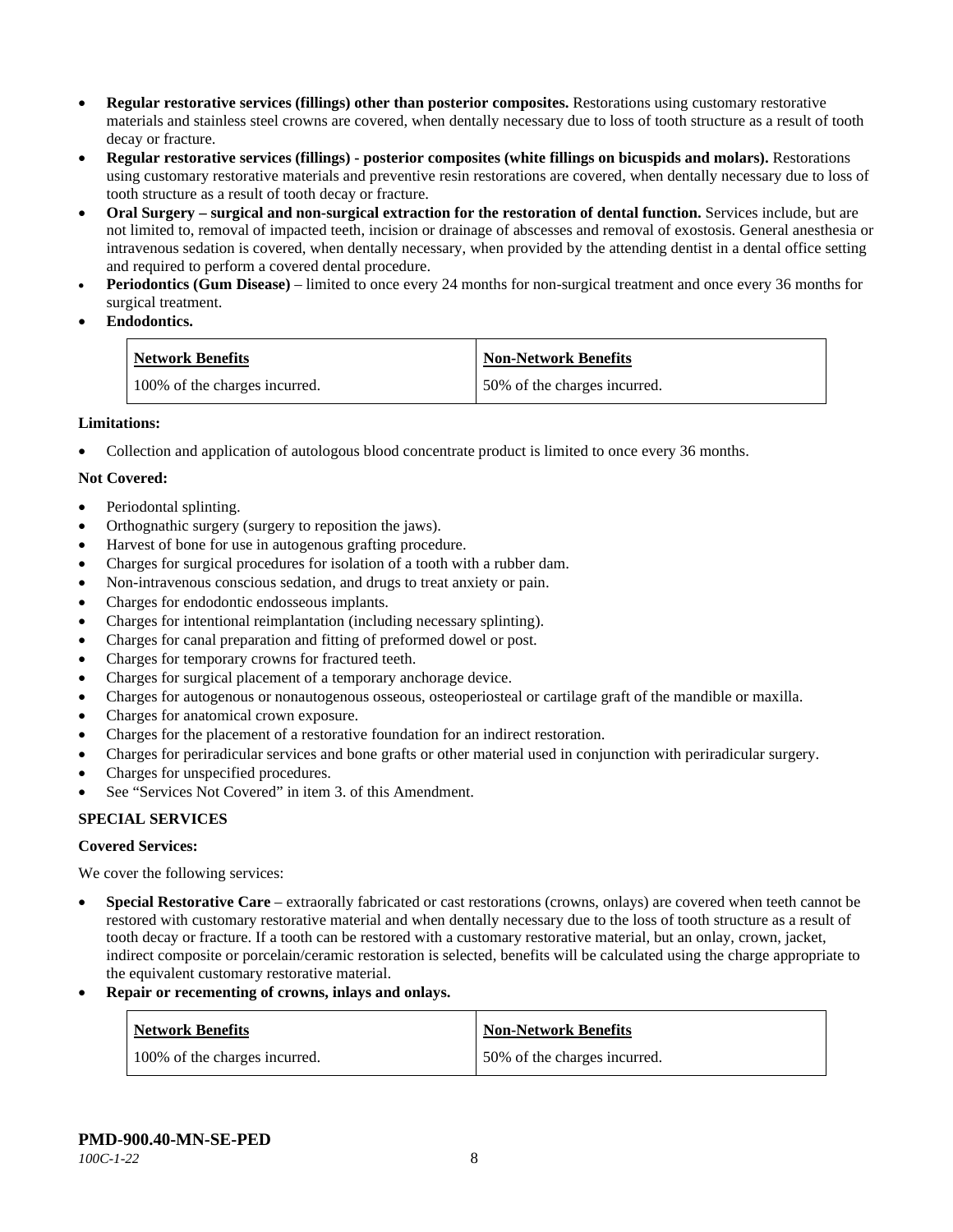## **Limitations:**

• Benefit for the replacement of a crown or onlay will be provided only after a five year period measured from the date on which the procedure was last provided, whether under this Amendment or not.

### **Not Covered:**

- Gold foil restorations.
- Onlays, veneers or partial crowns fabricated from extraorally cured composite resin or porcelain.
- Charges for unspecified procedures.
- See "Services Not Covered" in item 3. of this Amendment.

## **PROSTHETIC SERVICES**

#### **Covered Services:**

We cover the following services:

- **Bridges** initial installation of fixed bridgework to replace missing natural teeth, replacement of an existing fixed bridgework by a new bridgework, the addition of teeth to an existing bridgework, and repair or recementing of bridgework are covered. A given prosthetic appliance for the purpose of replacing an existing appliance will be provided when satisfactory evidence is presented that the new prosthetic appliance is required to replace one or more teeth extracted after the existing bridgework was installed.
- **Dentures** initial installation of full removable dentures to replace missing natural teeth and adjacent structures and adjustments during the six-month period following installation are covered. If a satisfactory result can be achieved through the utilization of standard procedures and materials but a personalized appliance is selected, or one which involves specialized techniques, the charges appropriate to the least costly appliance are covered. Replacement of an existing full removable denture by a new denture is covered. A given prosthetic appliance for the purpose of replacing an existing appliance will be provided when satisfactory evidence is presented that the new prosthetic appliance is required to replace one or more teeth extracted after the existing denture was installed. Repair of dentures, or relining or rebasing of dentures more than six months after installation of an initial or replacement denture are covered.
- **Partial Dentures** Surveyed crowns which are not restorative but which are dentally necessary to facilitate the placement of a removable partial denture are covered. Initial installation of partial removable dentures to replace missing natural teeth and adjacent structures and adjustments during the six-month period following installation are covered. If a satisfactory result can be achieved by a standard cast chrome or acrylic partial denture, but a more complicated design is selected, the charges appropriate to the least costly appliance are covered. Replacement of an existing partial denture by a new denture, or the addition of teeth to an existing partial removable denture is covered. A given prosthetic appliance for the purpose of replacing an existing appliance will be provided when satisfactory evidence is presented that the new prosthetic appliance is required to replace one or more teeth extracted after the existing denture was installed. Repair of dentures, or relining or rebasing of dentures more than six months after installation of an initial or replacement denture are covered.
- **Occlusal guards** occlusal guards for the treatment of bruxism are covered, including repair and relining of occlusal guards.
- **Tissue Conditioning.**

| <b>Network Benefits</b>       | <b>Non-Network Benefits</b>  |
|-------------------------------|------------------------------|
| 100% of the charges incurred. | 50% of the charges incurred. |

#### **Limitations:**

- Benefit for replacement of a prosthetic appliance will be provided only (a) if the existing appliance cannot be made serviceable, and (b) after a 5 year period measured from the date on which it was installed, whether under this Amendment or not.
- Occlusal guards are limited to one every 12 months, for insureds age 13 or older.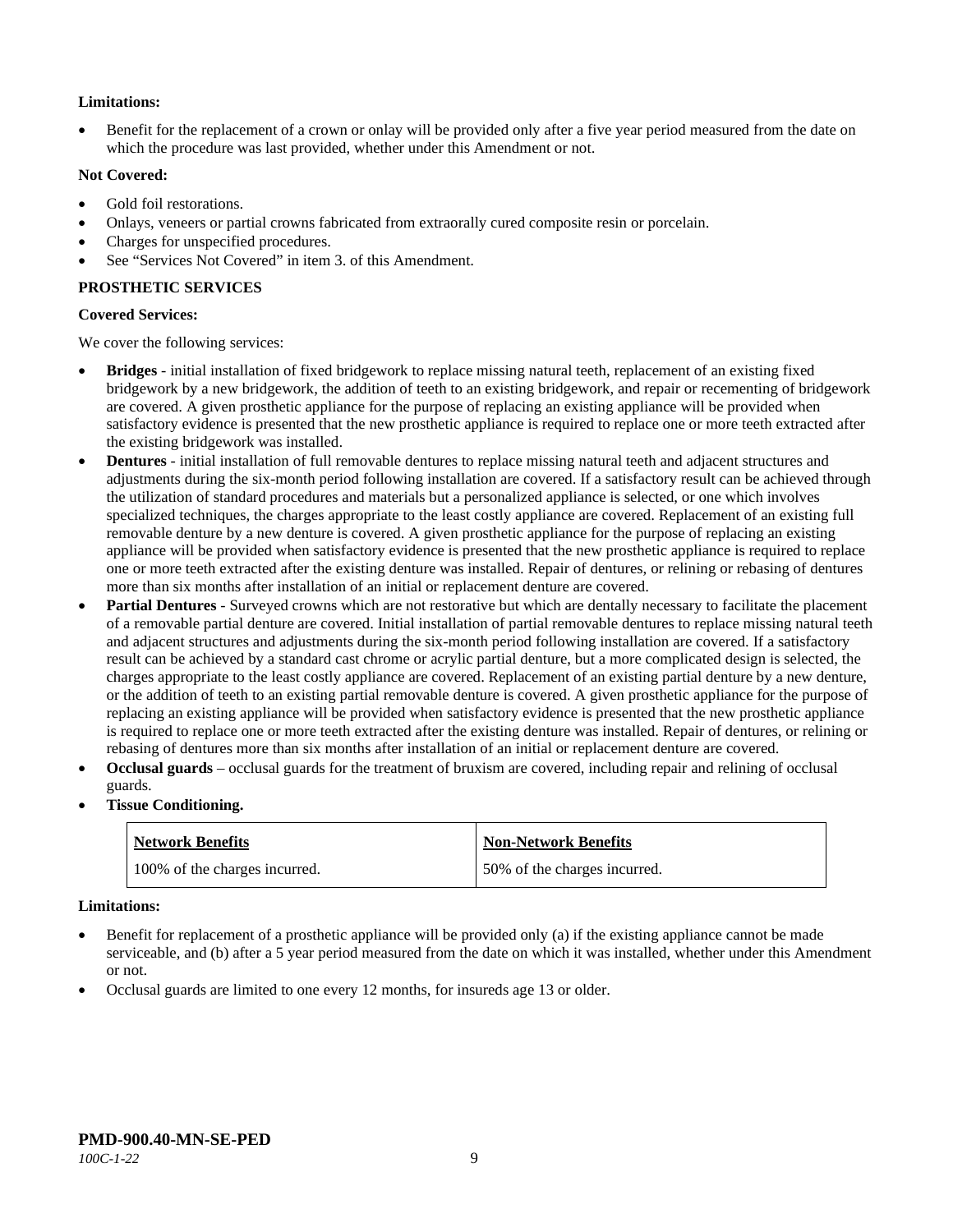## **Not Covered:**

- Services for replacement of any missing, lost or stolen dental or implant-supported prosthesis.
- Services related to a prosthetic appliance which was installed or delivered more than 60 days after termination of coverage.
- Interim prostheses.
- Connector bars, stress breakers and precision attachments.
- Provisional pontics, crowns and retainer crowns.
- Copings.
- Charges for unspecified procedures.
- See "Services Not Covered" in item 3. of this Amendment.

## **DENTAL IMPLANT SERVICES**

## **Covered Services:**

## We cover, **if dentally necessary**:

- the surgical placement of an implant body to replace missing natural teeth;
- removal and replacement of an implant body that is not serviceable and cannot be repaired after a period of at least five years from the date that the implant body was initially placed;
- initial installation of implant-supported prosthesis (crowns, bridgework and dentures) to replace missing teeth;
- replacement of an existing implant-supported prosthesis by a new implant-supported prosthesis, or the addition of teeth to an existing implant-supported prosthesis. We will replace an existing implant-supported prosthesis when satisfactory evidence is presented that (a) the new implant-supported prosthesis is required to replace one or more teeth extracted after the existing implant-supported prosthesis was installed, or (b) the existing implant-supported prosthesis cannot be made serviceable;
- repair of implant-supported prosthesis;
- other related implant services.

**Decisions about dental necessity are made by HealthPartners Insurance Company's dental directors, or their designees. If the dental directors or their designees determine that a tooth or an arch can be restored with a standard prosthesis or restoration, no benefits will be allowed for the individual implant or implant procedure. For the second phase of treatment (the prosthodontics phase of placing the implant crown, bridge, denture or partial denture), we will base benefits on the least costly, professionally acceptable alternative treatment.**

| <b>Network Benefits</b>       | <b>Non-Network Benefits</b>  |
|-------------------------------|------------------------------|
| 100% of the charges incurred. | 50% of the charges incurred. |

**Limitations:**

- Benefit for replacement of an existing implant-supported prosthesis that cannot be made serviceable will be provided only after a five year period measured from the date that the implant-supported prosthesis was initially placed, whether under this Amendment or not.
- Endosteal implants, surgical placement of an interim implant body, eposteal implants, transolsteal implants (including hardware), implant-supported complete or partial dentures, connecting bars, abutments, implant-supported crowns, and abutment supported retainers are limited to once every 5 years.
- Radiographic/surgical implant indexing is limited to once every 5 years.

## **Not Covered:**

- Charges for interim abutments or custom abutments, including placement.
- Charges for unspecified procedures.
- See "Services Not Covered" in item 3. of this Amendment.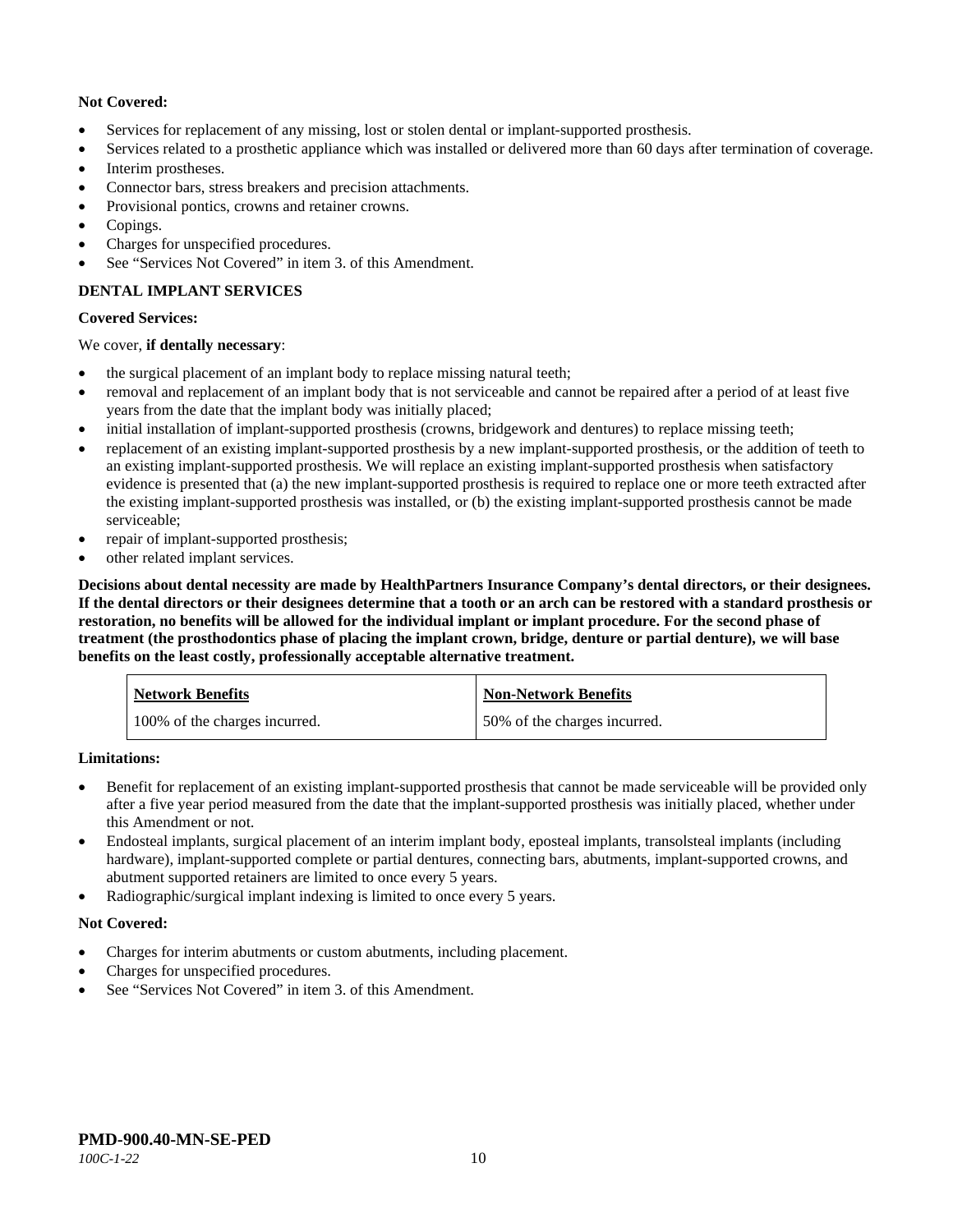## **EMERGENCY DENTAL CARE SERVICES**

#### **Covered Services:**

We cover emergency dental care provided by network or non-network providers to the same extent as eligible dental services specified above and subject to the same deductibles, coinsurance and maximums.

| <b>Network Benefits</b>                                                                                                                                                                                                                | <b>Non-Network Benefits</b> |
|----------------------------------------------------------------------------------------------------------------------------------------------------------------------------------------------------------------------------------------|-----------------------------|
| Coverage level is the same as corresponding Network   Coverage level is the same as corresponding Non-<br>Benefits, depending on the type of service provided, Network Benefits, depending on the type of service<br>such as fillings. | provided, such as fillings. |

## **Not Covered:**

See "Services Not Covered" in item 3. of this Amendment.

## **CLEFT LIP AND CLEFT PALATE SERVICES**

## **Covered Services For Dependent Children:**

We cover dental services for treatment of cleft lip and cleft palate. Orthodontic treatment of cleft lip and cleft palate will be covered only if it meets the Covered Services criteria under "Orthodontic Services" below.

| <b>Network Benefits</b>                                                                                                                                                                                                                               | <b>Non-Network Benefits</b>                                                                                                                         |
|-------------------------------------------------------------------------------------------------------------------------------------------------------------------------------------------------------------------------------------------------------|-----------------------------------------------------------------------------------------------------------------------------------------------------|
| Coverage level is the same as corresponding Network   Coverage level is the same as corresponding Non-<br>Benefits, depending on the type of service provided,<br>such as Basic Services, Special Services or<br>Orthodontic Services, if applicable. | Network Benefits, depending on the type of service<br>provided, such as Basic Services, Special Services or<br>Orthodontic Services, if applicable. |

#### **Limitations:**

• To the extent that these services are covered under the medical services, they are not covered as Pediatric Dental services.

#### **Not Covered:**

- Charges for unspecified procedures.
- See "Services Not Covered" in item 3. of this Amendment.

#### **ORTHODONTIC SERVICES**

#### **Covered Services:**

We cover medically necessary orthodontic services necessary for the correction of severe handicapping malocclusion of teeth. Orthodontia may be considered medically necessary when the treatment is intended to correct a medical condition resulting from congenital, craniofacial or dentofacial malformations involving the teeth and requiring reconstructive surgical correction in addition to orthodontic services. Each orthodontic treatment includes:

- treatment necessary for the correction of severe handicapping malocclusion of teeth;
- initial post-treatment retainers.

Benefits will be paid over the course of orthodontic treatment.

| <b>Network Benefits</b>       | Non-Network Benefits |
|-------------------------------|----------------------|
| 100% of the charges incurred. | No Coverage.         |